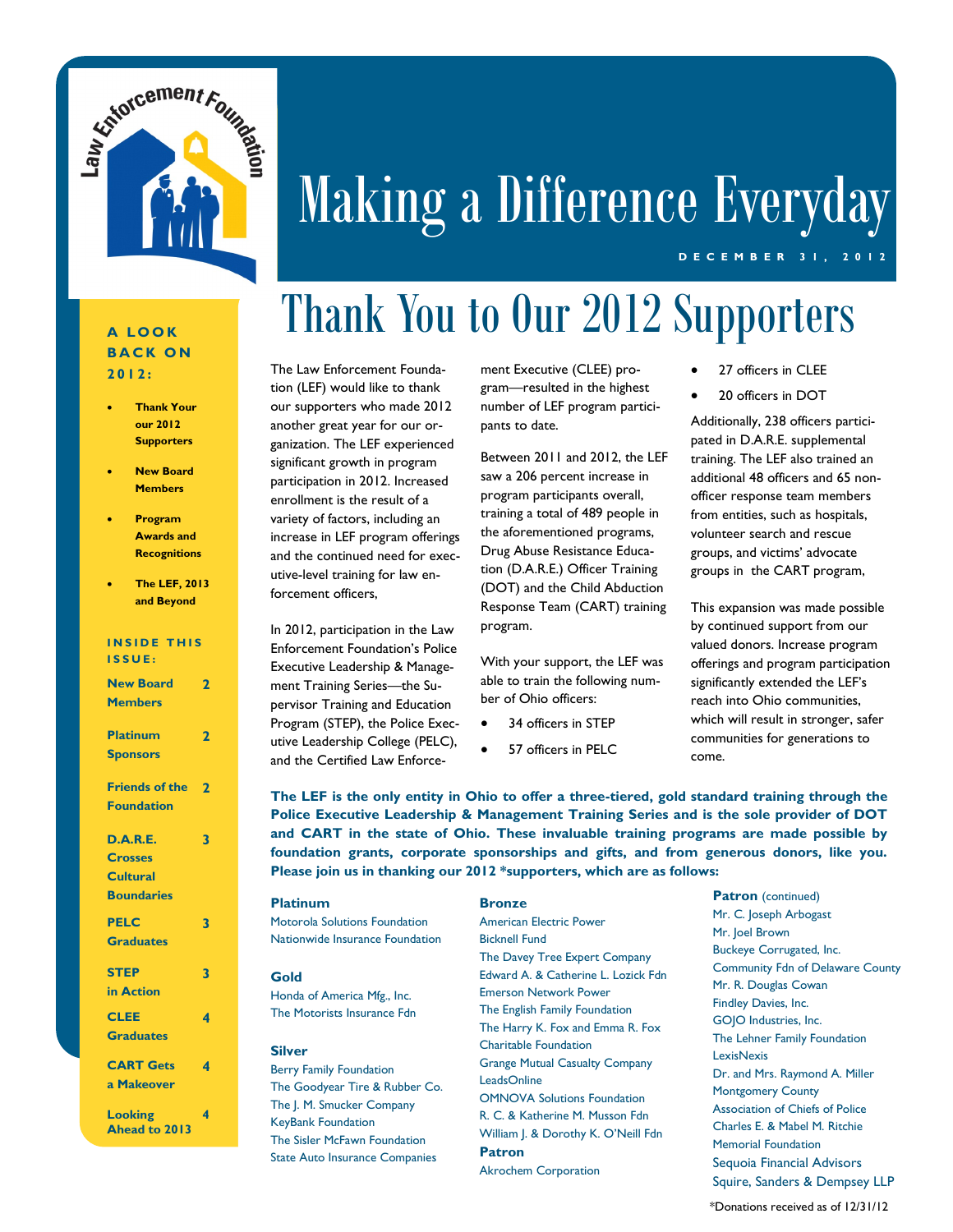#### **P A G E 2**



John Bishop receives the 2012 LEF Service Award. Pictured from left to right: Chief Kenneth Hinkle, CLEE, Obetz PD and LEF President; Joel Brown, VP, Standard Lines Insurance, State Auto Insurance Companies and LEF Chairman; John Bishop, Chairman and CEO, The Motorists Insurance Group; and Chief Joseph Morbitzer, CLEE, Westerville PD and LEF 2<sup>nd</sup> Vice President.



Deputy Joe Vince, Franklin County SO, (far right) accepts the Lifetime Member Award at the 2012 D.A.R.E. Longevity Awards from Sgt. Don Wilson, Springboro PD, and Franklin County Sheriff Zach Scott (left to right).

### LEF Welcomes Three New Board Members

The LEF is proud to announce the newest additions to the LEF Board of Trustees in 2012: Mr. David Kaufman, ACAS, MAAA; Ms. Hope Thackery, JD, CIPP, CISM; and Chief Kimberley Jacobs, CLEE, Columbus Division of Police.

Each Board Trustee has unique skills and talents that will help the LEF strengthen existing training programs and grow awareness of our services.

Mr. Kaufman is President and Chief Operating Officer of long-time LEF champion, The Motorists Insurance Group, which is headquartered in

Columbus, Ohio. Mr. Kaufman has worked with The Motorists Insurance Group since 1986, serving as Actuarial Manager and Vice President, Vice President of Commercial Lines, Vice President of Information Technology, and Chief Information Officer.

Ms. Thackery is the Vice President of Privacy & Programs in the Privacy, Security, and Compliance Organization for LexisNexis headquartered in Miamisburg, Ohio. Joining LexisNexis in 1985, she has led the organization's marketing, e-commerce, and Web

development departments.

A trailblazer in the law enforcement community, Chief Jacobs became the first female police officer in Columbus when she joined the Columbus Division of Police in 1979. During her 33-year career in law enforcement, Chief Jacobs has made significant contributions to the Columbus Division of Police and her surrounding community, including improving law enforcement/citizen relations.

Γ

The LEF is thankful for the new board members' commitment to the LEF mission.

### LEF Sponsor Spotlight **LeadsOnline**

The LEF offers unique partnership opportunities for corporate sponsors, which result in substantial marketing and branding exposure for businesses that share a common goal of creating safer communities throughout Ohio.

LeadsOnline was an LEF corporate sponsor for LEF programs in 2012.

LeadsOnline is an online investi-

gation system for law enforcement professionals. In addition to helping law enforcement agencies solve crimes, the LeadsOnline system also aids the business community by

significantly increasing the efficiency of **LeadsOnline** the reporting process for

businesses

that are required to do so, such as pharmacies and gold buyers

In 2013 and the coming years, the LEF hopes to partner with more organizations in this capacity.

Catching crooks and cooks<br>
since 2000

## Friends of the Foundation Awards

In recognition of our loyal supporters, the LEF presented "Friends of the Foundation" awards to the Cardinal Health Foundation, the KeyBank Foundation, and Ms. Sandra W. Harbrecht, APR,

Since 1994, the Cardinal Health Foundation has made substantial contributions to the LEF's D.A.R.E. Officer Training program, helping to prevent substance abuse and promote overall responsible decision making for students throughout Central Ohio.

The KeyBank Foundation has also been a long-time champion of LEF programs and has made significant financial contributions to the organization since 1992.

Ms. Harbrecht served as chair of the LEF Board from 2008- 2010. She has consistently supported the LEF through

#### Cardinal Health Foundation — KeyBank Foundation — Ms. Sandra W. Harbrecht

personal contributions, as well as through financial support from her company, Paul Werth Associates, Inc.

We thank each of the 2012 LEF Friends of the Foundation for their generous support of our programs over the years. Your support has increased community awareness of LEF programs and enabled us to continue to provide these invaluable programs.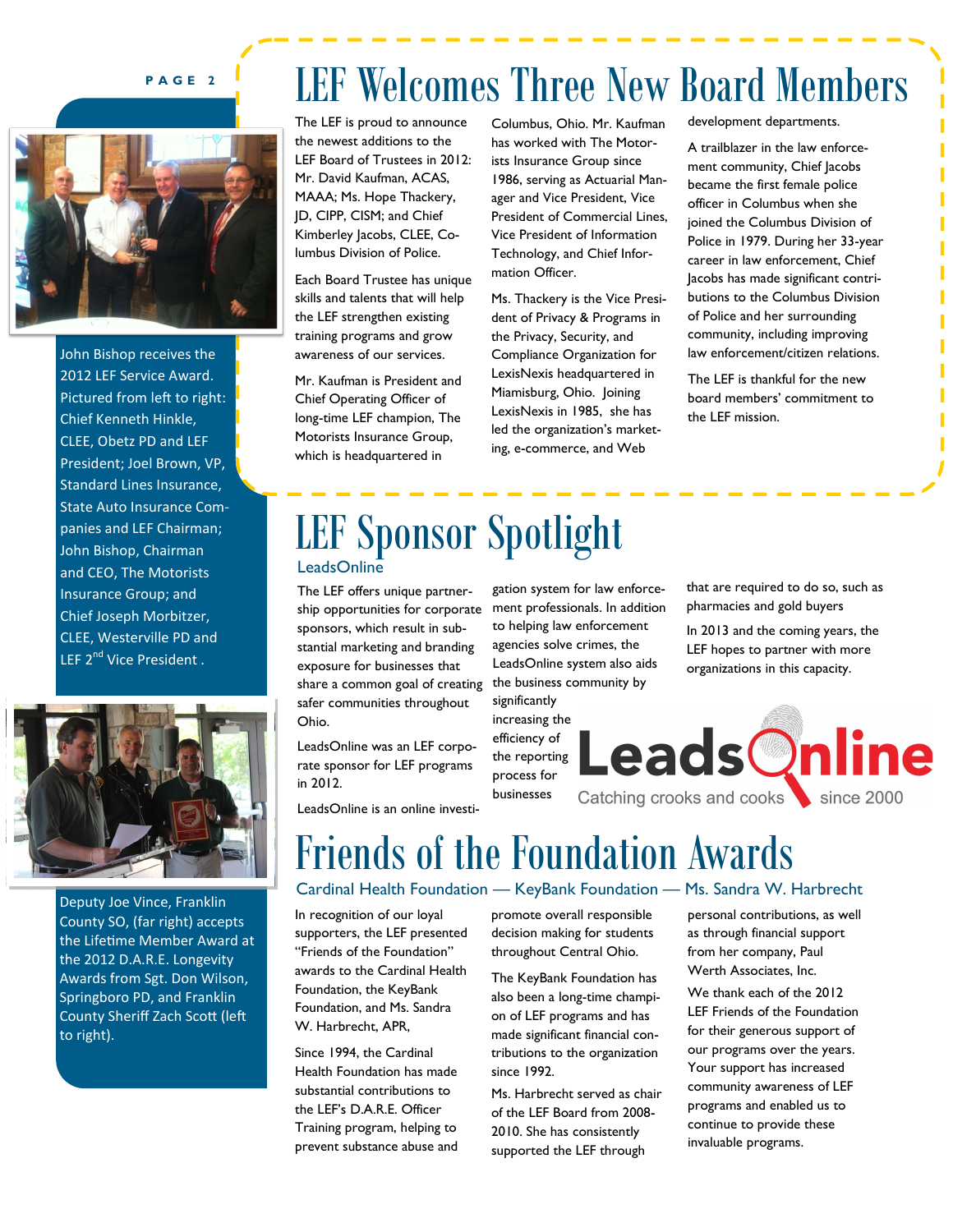### D.A.R.E. Crosses Cultural Boundaries **PAGE 3**

#### D.A.R.E.'s Anti-Substance Abuse Message is Delivered to a Russian-Speaking Student

The start of the new school year meant Drug Awareness Resistance education (D.A.R.E.) Officer Scott Hendricks, Sylvania PD, would be starting a new D.A.R.E. elementary school course for students at Sylvania Elementary School, but there



Officer Hendricks (far left ) poses with Tanya Rees and Sylvania Principal John Duwve.

was one small problem. One of his students, Tanya Reese, recently moved to the community from Russia and did not speak English. Realizing the importance of the D.A.R.E. program, Officer Hen-

> dricks quickly went to work to locate D.A.R.E. course materials for the student. D.A.R.E. International Deputy Director Mike Kuhlman informed Officer Hendricks that a D.A.R.E. event had been held in Astana, Kazakhastan, in June 2012. A Russian D.A.R.E. Planner and Workbook were promptly sent to the student, and she was able to participate in inval-

uable anti-substance abuse lessons with her new classmates. In addition to crossing cultural boundaries, participation in the D.A.R.E. Officer Training program increased in 2012. Twenty new D.A.R.E. officers were certified in the 64th DOT class, 238 completed training in the new elementary curriculum, Keepin' it *REAL,* and 47 officers completed School Resource Officer Basic Training.



#### Russian-translated D.A.R.E. Workbook

## Congratulations to PELC 61 and 62 Graduates

The Police Executive Leadership College (PELC) is an intensive course for law enforcement executives that is based on the premise that leadership skills can be learned and that given the opportunity for feedback and practice, executives can substantially improve their abilities to lead, A total of 57 officers completed the PELC program in 2012 from graduating classes 61 and 62.

Through this essential training, officers learn how to practically apply leadership concepts to improve their performance and the operation of their departments.

Over the years, PELC has increased in popularity as the need for continuing education and management training for mid-level supervisors in law enforcement agencies grows.

Registration for PELC classes 63 and 64, which will be held in the spring and fall of 2013, has already exceeded that of past years, with a total of 64 participants, to date.

## in Action

#### A STEP Student Applies Knowledge Gained to a Critical Incident in the Field

In late October 2012, armed men entered a Cambridge, Ohio, home in an attempt to rob the residence. After police were called, the situation quickly escalated to a hostage situation.

Recent Supervisor Training and Education Program (STEP) graduate Sgt. Mark DeLancey, Cambridge PD, was a student in the STEP IX class when the incident occurred. Although he had not yet completed the course, Sgt. DeLancey was able to apply the knowledge he had gained in the course in the field.

Sgt. DeLancey activated the SWAT team and requested mutual aid from the Cambridge Sheriffs Office, Emergency Medical Services, and the Cambridge Fire Department, and set up a command post at a local elementary school. The incident ended with no injuries and the arrest of the robbers who were also suspects in robberies throughout the area. Sgt. DeLancey directed approximately 40 law enforcement officers during the 8 hour ordeal.

"There is no way I can express my

gratitude to the STEP program and Cpt. Gregory for putting on this class," Sgt. DeLancey said. "Without it I do not believe I would have handled the situation as well as I did."

Upon completion of STEP, Sgt. DeLancey and 33 other officers completed a total of 15 learning modules including ethics, line-of-duty shootings, mentoring subordinates, and vehicle and foot pursuits.

As a new sergeant, thís class<br>has helped me ha s has helped me be a better<br>supervisor bu supervisor by giving me more<br>confidence han du confidence handling me more<br>confidence handling a critical<br>incident. From the incident. From the response<br>from manu of c from many officers on Ithel<br>scene, their no. a. scene, their confidence in me as<br>scene, their confidence in me as<br>a leader has heen wi a leader has been reinforced.<br>Set seen reinforced. sgt.<br>Mark A. DeLancey cambridgePD